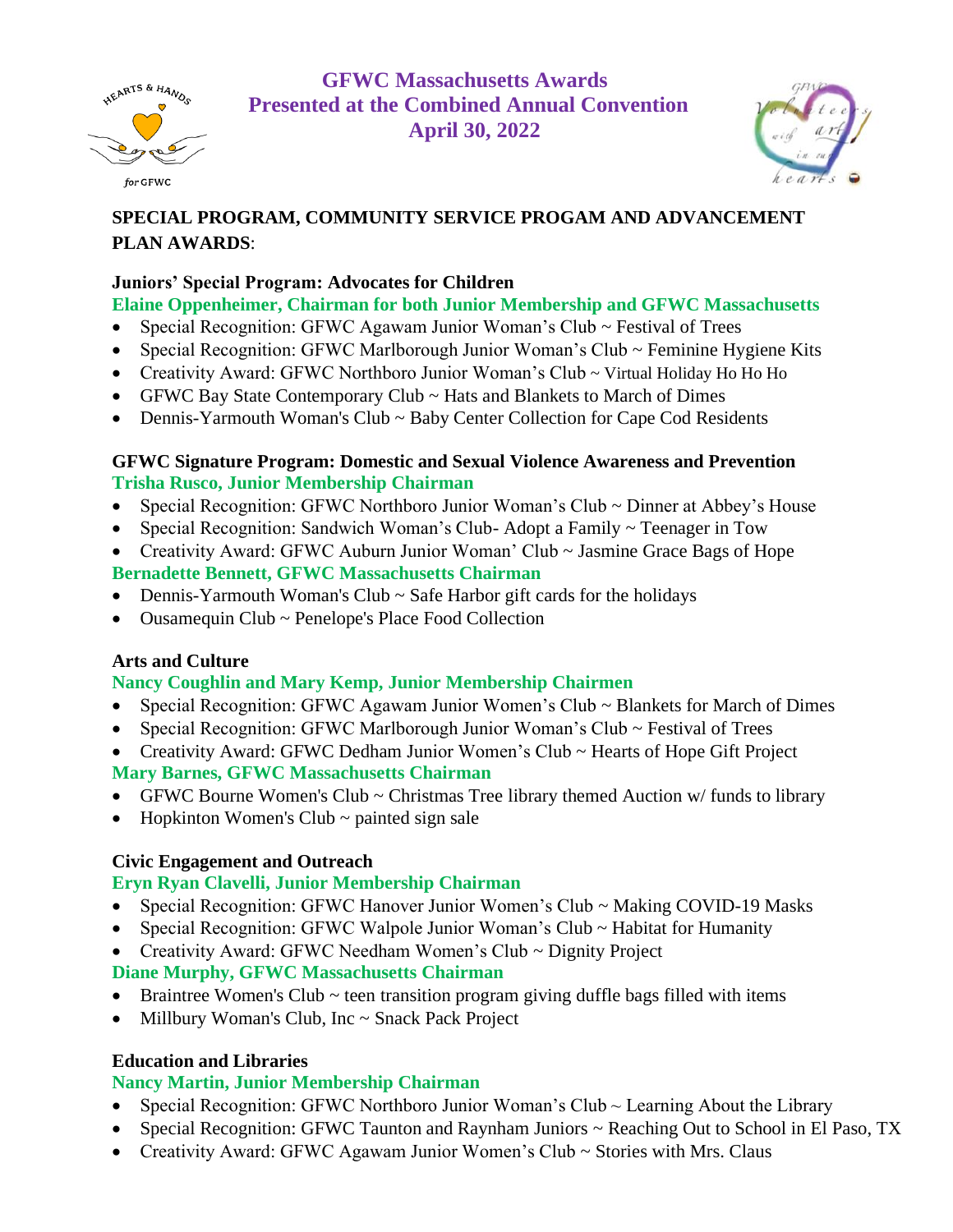#### **AnnMarie Bielenin, GFWC Massachusetts Chairman**

- Dennis-Yarmouth Woman's Club ~ Teacher Supply Baskets
- Ousamequin Club ~ Speaker Journey of the Pilgrims with Richard Nichols

#### **Environment**

#### **Marisa Jablanski, Dean of Chairman**

- Special Recognition: GFWC Auburn Junior Woman's Club ~ Habitat for Humanity ReStore
- Special Recognition: GFWC Northboro Junior Woman's Club ~ Support of Environmental Efforts
- Creativity Award: GFWC Dedham Junior Women's Club ~ Milkweed

#### **Jen Nowak, GFWC MA Dean of Chairmen**

- Dennis-Yarmouth Woman's Club ~ KIND News Subscriptions for PreK-4th grade
- Ousamequin Club ~ Wands for Wildlife

#### **Health and Wellness**

# **Brenda Geary, Junior Membership Chairman**

- Special Recognition: Sandwich Women's Club ~ Sandwich Virtual Run 5K
- Special Recognition: GFWC Taunton and Raynham Juniors ~ Prime Time Senior Day Care Center
- Creativity Award: GFWC Marlborough Junior Woman's Club ~ The Front Porch Project **Mary Baird, GFWC Massachusetts Chairman,**
- GFWC Pepperell Woman's Club ~ made phone calls to seniors in town to connect during COVID-19
- Holly Club of Wrentham, Inc. ~ Delivered 250 roses to nursing homes for Valentine's Day

#### **Communications and Public Relations**

#### **Kathleen Goneau, Junior Membership Chairman**

- Special Recognition: Hanover Woman's Club  $\sim$  A New Look for 2020
- Special Recognition: GFWC Northboro Junior Woman's Club ~ Zooming Right Along
- Creativity Award: GFWC Agawam Junior Women's Club ~ Social Media Outreach to Community **no women's club entries**

# **Fundraising**

# **Mary Ann Pierce, Chairman for both Junior Membership and GFWC Massachusetts**

- Special Recognition: GFWC Marlborough Junior Woman's Club-Father's Day Dinner
- Special Recognition: Needham Women's Club-Holiday Drive-By House Tour
- Creativity Award: Junior Woman's Club of Walpole-Heart and Soul Event
- Braintree Women's Club ~ book donation sale
- Holly Club of Wrentham, Inc  $\sim$  Giving Tree raffle baskets for scholarships

# **Leadership**

# **Beth McKeon, Junior Membership Chairman**

- Special Recognition: GFWC Dedham Junior Women's Club  $\sim$  Shot@Life Leadership Training
- Special Recognition: GFWC Northboro Junior Woman's Club  $\sim$  Think Tank
- Creativity Award: GFWC Taunton and Raynham Juniors ~ Past President Leadership **Alicia Sheridan, GFWC Massachusetts Chairman**
- GFWC Bourne Women's Club ~ ESO Chairman updated ESO list/kept track of the members entries

# **Legislation/Public Policy**

# **Marisa Jablanski ~ Dean of Chairman**

- Special Recognition: GFWC Northboro Junior Woman's Club  $\sim$  Human Trafficking
- Creativity Award: GFWC Taunton and Raynham Juniors ~ Promoting GFWC Legislative Priorities **no women's club entries**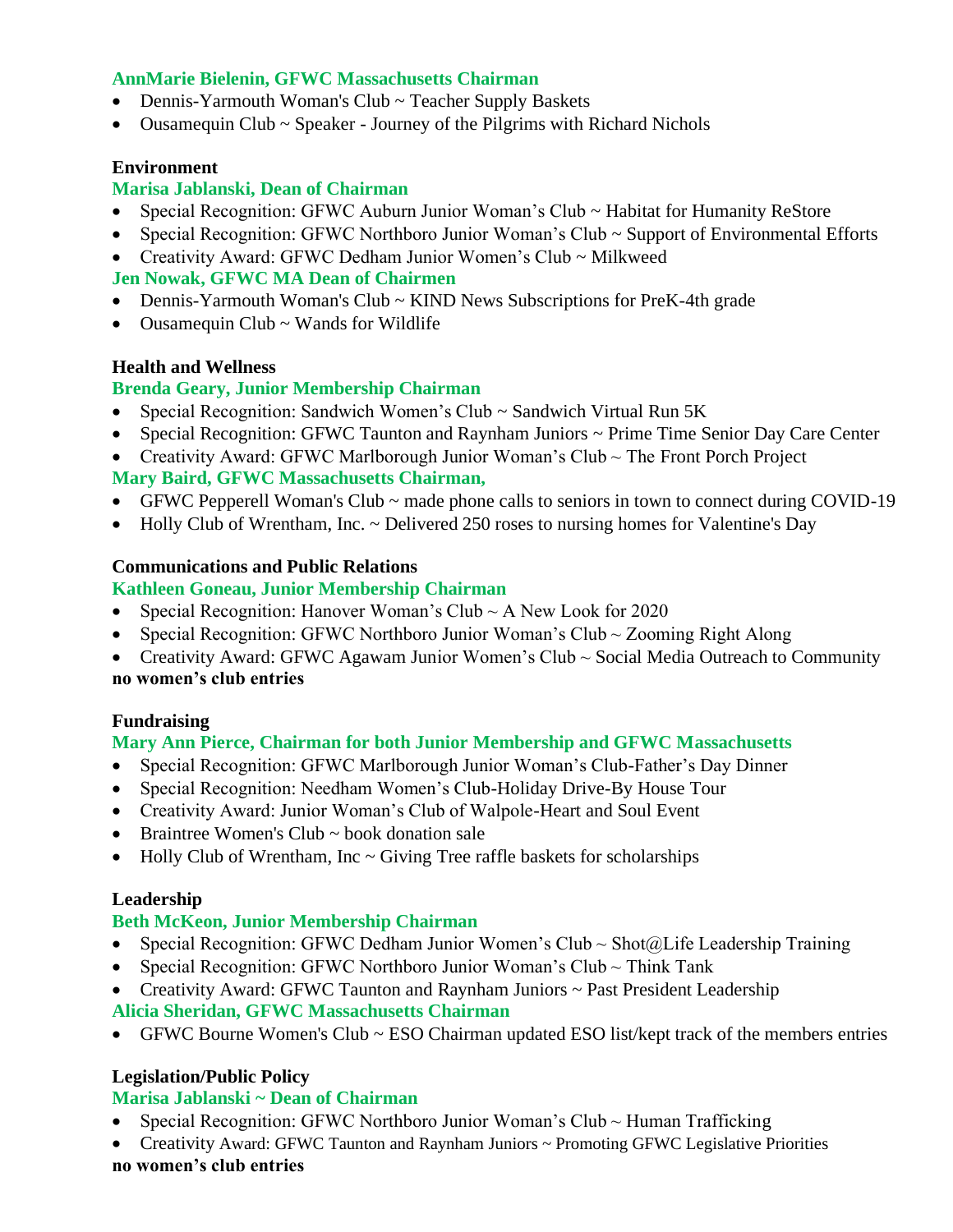#### **Membership**

#### **Marisa Jablanski, Junior Membership Chairman**

- Special Recognition: GFWC Auburn Junior Woman's Club  $\sim 35<sup>th</sup>$  Anniversary Celebration
- Special Recognition: Needham Women's Club  $\sim 85$ <sup>th</sup> Anniversary Celebration
- Creativity Award: GFWC Northboro Junior Woman's Club ~ The COVID-19 Connection

#### **Pat Furtado, GFWC Massachusetts Chairman**

• Westborough Woman's Club ~ Holiday Greetings to Members, delivered cookies to each member

#### **Women's History and Resource Center**

#### **Laurie LaBrecque, Chairman for both Junior Membership and GFWC Massachusetts**

- Special Recognition: GFWC Agawam Junior Women's Club ~ Judith Black Presents Lucy Stone
- Special Recognition: GFWC Taunton and Raynham Juniors ~ Iced Tea Social to celebrate  $100<sup>th</sup>$  Anniversary of  $19<sup>th</sup>$  amendment
- Creativity Award: GFWC Northboro Junior Woman's Club ~ Town Common Celebration of Suffrage 100
- GFWC Bourne Women's Club ~ Town Scarecrow Competition

# **STATE INDIVIDUAL AWARDS**:

#### **Marilyn Perry Leadership Award**

# **Beth McKeon, Junior Membership Leadership Chairman**

Nominees:

- Cheryl Carlos, GFWC Taunton and Raynham Juniors
- Theresa Frias, GFWC Marlborough Junior Woman's Club
- Neeta Karanjikar, GFWC Northboro Junior Woman's Club
- Jean Lyons Martens, GFWC Dedham Junior Women's Club
- Lynne Merceri, GFWC Agawam Junior Women's Club

**The winner is: Lynne Merceri,** GFWC Agawam Junior Women's Club

# **Martha Michalewich Clubwoman of the Year Award**

#### **Marisa Jablanski, Junior Membership Membership Chairman** Nominees:

- Nancy Clark, GFWC Taunton and Raynham Juniors
- Brenda Derby, GFWC Northboro Junior Woman's Club
- Julie LaBarre, GFWC Agawam Junior Women's Club
- Kyla LeConti, GFWC Marlborough Junior Woman's Club
- Mary Lou Wofford, GFWC Dedham Junior Women's Club

**The winner is: Brenda Derby**, GFWC Northboro Junior Woman's Club

# **GFWC Massachusetts Clubwoman of the Year**

# **Pat Furtado, GFWC Massachusetts Membership Chairman**

This award is based on a Nomination essay submitted by a club. Nominees:

- Joyce Clark, nominated by the GFWC Bay State Contemporary Club.
- Leslie Dorr, nominated by the Ousamequin Club

**The winner is: Joyce Clark,** GFWC Bay State Contemporary Club